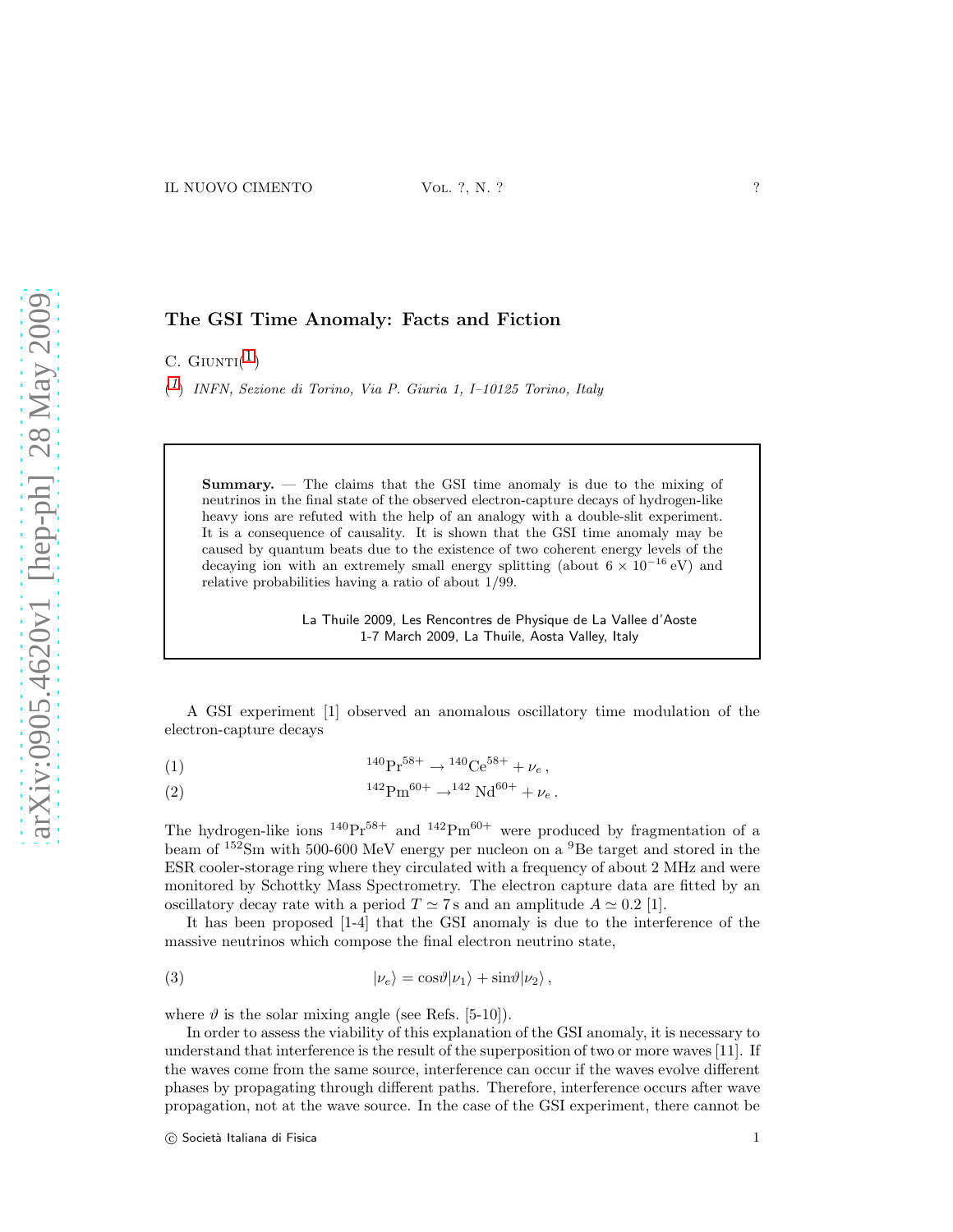

<span id="page-1-1"></span>Fig. 1. – Analogy between the electron-capture decay process [\(4\)](#page-1-0) and a double-slit interference experiment.

any interference effect of  $\nu_1$  and  $\nu_2$  in the electron-capture decays [\(1\)](#page-0-1) and [\(2\)](#page-0-2), which are the sources of  $\nu_1$  and  $\nu_2$ .

Let us illustrate these remarks through an analogy with the well-known double-slit interference experiment with classical or quantum waves depicted in Fig. [1.](#page-1-1) In a double slit experiment an incoming plane wave packet hits a barrier with two tiny holes, generating two outgoing spherical wave packets which propagate on the other side of the barrier. The two outgoing waves are coherent, since they are created with the same initial phase in the two holes. Hence, the intensity after the barrier, which is proportional to the squared modulus of the sum of the two outgoing waves, exhibits interference effects. The interference depends on the different path lengths of the two outgoing spherical waves after the barrier.

For the analogy with the double-slit experiment, let us write schematically an electroncapture decay process of the type in Eqs. [\(1\)](#page-0-1) and [\(2\)](#page-0-2) as

<span id="page-1-0"></span>
$$
(4) \t\t\t \mathbb{I} \to \mathbb{F} + \nu_e.
$$

Taking into account the neutrino mixing in Eq. [\(3\)](#page-0-3), we have two different decay channels:

(5) 
$$
\mathbb{I} \to \mathbb{F} + \nu_1, \qquad \mathbb{I} \to \mathbb{F} + \nu_2.
$$

The initial state in the two decay channels is the same. In our analogy with the doubleslit experiment, the initial state  $\mathbb I$  is analogous to the incoming wave packet. The two final states  $\mathbb{F} + \nu_1$  and  $\mathbb{F} + \nu_2$  are analogous to the two outgoing wave packets. Different weights of  $\nu_1$  and  $\nu_2$  production due to  $\vartheta \neq \pi/4$  correspond to different sizes of the two holes in the barrier.

In the analogy, the decay rate of I corresponds to the fraction of intensity of the incoming wave which crosses the barrier, which depends only on the sizes of the holes. It does not depend on the interference effect which occurs after the wave has passed through the barrier. In a similar way, the decay rate of  $\mathbb{I}$  cannot depend on the interference of  $\nu_1$ and  $\nu_2$  which occurs after the decay has happened.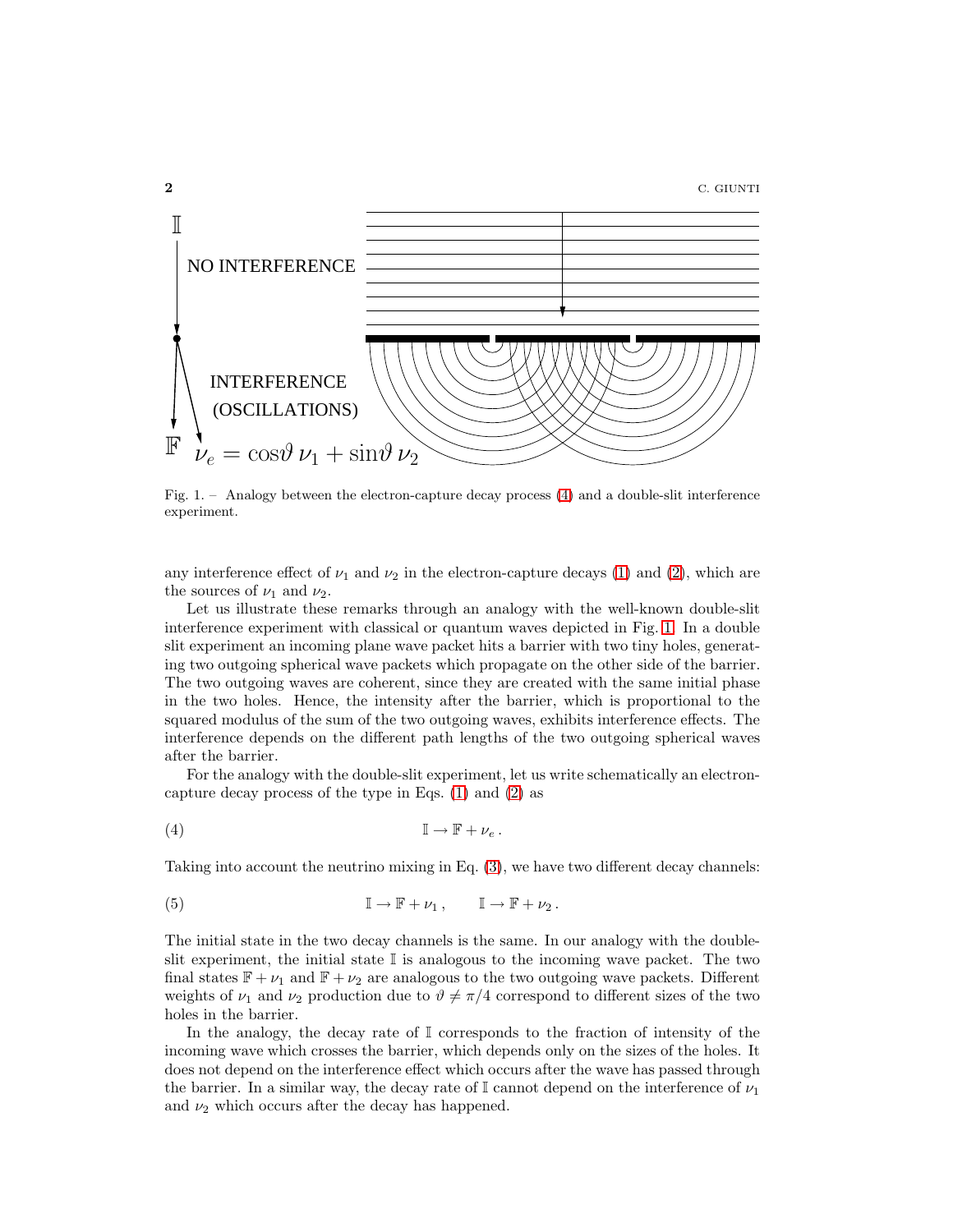Of course, flavor neutrino oscillations caused by the interference of  $\nu_1$  and  $\nu_2$  can occur after the decay of I, in analogy with the occurrence of interference of the outgoing waves in the double-slit experiment, regardless of the fact that the decay rate is the incoherent sum of the rates of production of  $\nu_1$  and  $\nu_2$  and the fraction of intensity of the incoming wave which crosses the barrier is the incoherent sum of the fractions of intensity of the incoming wave which pass trough the two holes.

The above argument is a simple consequence of causality: the interference of  $\nu_1$  and  $\nu_2$  occurring after the decay cannot affect the decay rate.

Causality is explicitly violated in Ref. [2], where the decaying ion is described by a wave packet, but it is claimed that there is a selection of the momenta of the ion caused by a final neutrino momentum splitting due to the mass difference of  $\nu_1$  and  $\nu_2$ . This selection violates causality. In the double-slit analogy, the properties of the outgoing wave packets are determined by the properties of the incoming wave packet, not vice versa. In a correct treatment, all the momentum distribution of the wave packet of the ion contributes to the decay, generating appropriate neutrino wave packets.

The authors of Refs. [3,4] use a different approach: they calculate the decay rate with the final neutrino state

<span id="page-2-1"></span>(6) 
$$
|\nu\rangle = \sum_{k=1}^{3} |\nu_k\rangle.
$$

This state is different from the standard electron neutrino state, which is given by

<span id="page-2-2"></span>(7) 
$$
|\nu_e\rangle = \sum_{k=1}^3 U_{ek}^* |\nu_k\rangle,
$$

where U is the mixing matrix (in the two-neutrino mixing approximation of Eq.  $(3)$ ,  $U_{e1} = \cos \vartheta, U_{e2} = \sin \vartheta$ , and  $U_{e3} = 0$ . It is not even properly normalized to describe one particle  $(\langle \nu | \nu \rangle = 3)$ . Moreover, it leads to a decay rate which is different from the standard decay rate, given by the incoherent sum of the rates of decay into the different massive neutrinos final states weighted by the corresponding element of the mixing matrix [12-16]. The decay rate is given by the integral over the phase space of the decay probability

<span id="page-2-0"></span>(8) 
$$
P_{\mathbb{I}\to\mathbb{F}+\nu}=|\langle \nu,\mathbb{F}|S|\mathbb{I}\rangle|^2=\left|\sum_{k=1}^3\langle \nu_k,\mathbb{F}|S|\mathbb{I}\rangle\right|^2,
$$

where S is the S-matrix operator. Considering the S-matrix operator at first order in perturbation theory,

(9) 
$$
\mathsf{S} = 1 - i \int \mathrm{d}^4 x \, \mathcal{H}_W(x) \,,
$$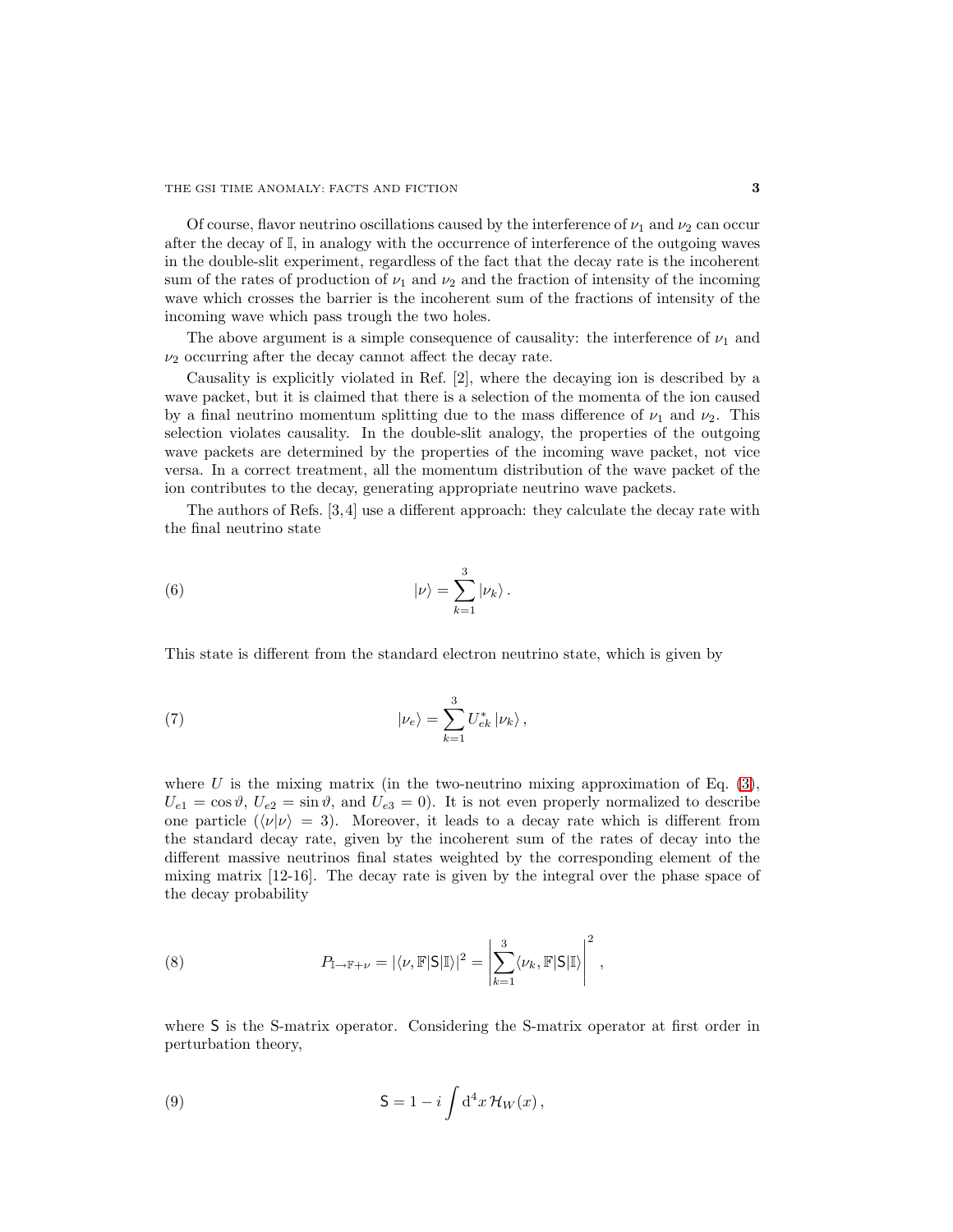$4$  C. GIUNTI

with the effective four-fermion interaction Hamiltonian

(10)  
\n
$$
\mathcal{H}_W(x) = \frac{G_F}{\sqrt{2}} \cos \theta_C \, \overline{\nu_e}(x) \gamma_\rho (1 - \gamma^5) e(x) \, \overline{n}(x) \gamma^\rho (1 - g_A \gamma^5) p(x)
$$
\n
$$
= \frac{G_F}{\sqrt{2}} \cos \theta_C \sum_{k=1}^3 U_{ek}^* \overline{\nu_k}(x) \gamma_\rho (1 - \gamma^5) e(x) \, \overline{n}(x) \gamma^\rho (1 - g_A \gamma^5) p(x) \,,
$$

where  $\theta_{\rm C}$  is the Cabibbo angle, one can write the matrix elements in Eq. [\(8\)](#page-2-0) as

(11) 
$$
\langle \nu_k, \mathbb{F} | \mathsf{S} | \mathbb{I} \rangle = U_{ek}^* \mathcal{M}_k,
$$

with

(12) 
$$
\mathcal{M}_k = \frac{G_F}{\sqrt{2}} \cos \theta_C \langle \nu_k, \mathbb{F} | \overline{\nu_k}(x) \gamma_\rho (1 - \gamma^5) e(x) \overline{n}(x) \gamma^\rho (1 - g_A \gamma^5) p(x) | \mathbb{I} \rangle.
$$

Therefore, the decay probability is given by

(13) 
$$
P_{\mathbb{I}\to\mathbb{F}+\nu} = \left|\sum_{k=1}^3 U_{ek}^* \mathcal{M}_k\right|^2.
$$

This decay probability is different from the standard one [12-16], which is obtained by summing incoherently over the probabilities of decay into the different massive neutrinos final states weighted by the corresponding element of the mixing matrix:

(14) 
$$
P = \sum_{k=1}^{3} |U_{ek}|^2 |M_k|^2.
$$

The analogy with the double-slit experiment and the causality argument discussed above support the correctness of the standard decay probability P. Another argument against the decay probability  $P_{\mathbb{I}\to\mathbb{F}+\nu}$  is that in the limit of massless neutrinos it does not reduce to the decay probability in the Standard Model,

<span id="page-3-2"></span><span id="page-3-1"></span><span id="page-3-0"></span>,

$$
P_{\rm SM} = |\mathcal{M}_{\rm SM}|^2
$$

with

(16) 
$$
\mathcal{M}_{\rm SM} = \frac{G_F}{\sqrt{2}} \cos \theta_{\rm C} \langle \mathbb{F}, \nu_e^{\rm SM} | \overline{\nu_e^{\rm SM}}(x) \gamma_\rho (1 - \gamma^5) e(x) \overline{n}(x) \gamma^\rho (1 - g_A \gamma^5) p(x) | \mathbb{I} \rangle,
$$

where  $\nu_e^{\text{SM}}$  is the SM massless electron neutrino. Indeed, for the matrix elements  $\mathcal{M}_k$  we have

$$
\mathcal{M}_k \xrightarrow[m_k \to 0]{} \mathcal{M}_{\text{SM}},
$$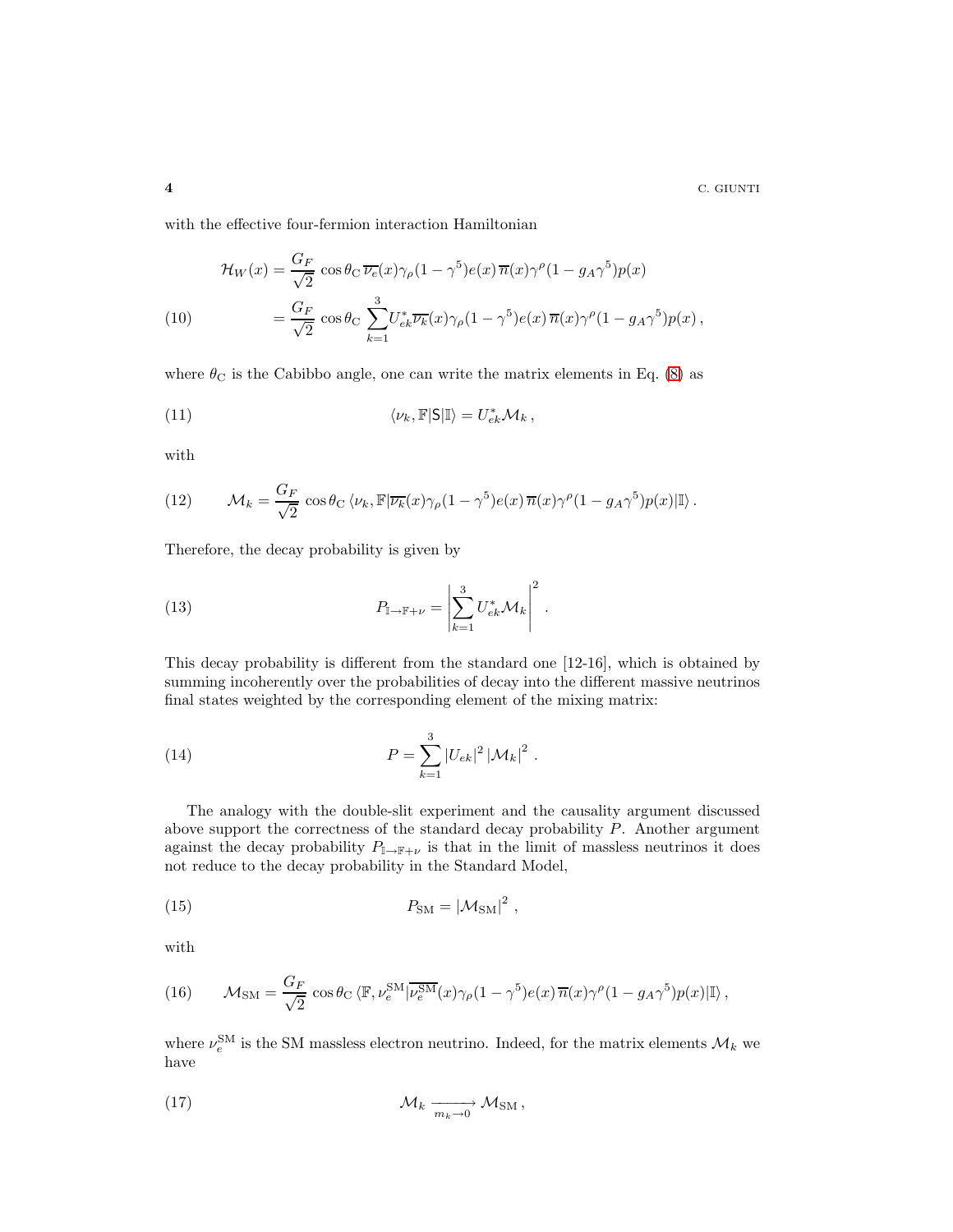leading to

(18) 
$$
P_{\mathbb{I}\to\mathbb{F}+\nu} \xrightarrow[m_k\to 0]{} |\mathcal{M}_{\text{SM}}|^2 \left| \sum_{k=1}^3 U_{ek}^* \right|^2.
$$

This is different from the SM decay probability in Eq. [\(15\)](#page-3-0). Notice that the contribution of the elements of the mixing matrix should disappear automatically in the limit  $m_k \to 0$ . In fact, even in the SM one can define the three massless flavors neutrinos  $\nu_e$ ,  $\nu_\mu$ ,  $\nu_\tau$  as arbitrary unitary linear combinations of three massless neutrinos  $\nu_1, \nu_2, \nu_3$ . However, all physical quantities are independent of such an arbitrary transformation.

We conclude that the state in Eq.  $(6)$  does not describe the neutrino emitted in an electron-capture decay process of the type in Eq. [\(4\)](#page-1-0) and Refs. [3, 4] are flawed.

The correct normalized state  $(\langle \nu_e | \nu_e \rangle = 1)$  which describes the electron neutrino emitted in an electron-capture decay processes of the type in Eq. [\(4\)](#page-1-0) is [9,17]

(19)  
\n
$$
|\nu_e\rangle = \left(\sum_j |\langle \nu_j, \mathbb{F}|S|\mathbb{I}\rangle|^2\right)^{-1/2} \sum_{k=1}^3 |\nu_k\rangle \langle \nu_k, \mathbb{F}|S|\mathbb{I}\rangle
$$
\n
$$
= \left(\sum_j |U_{ej}|^2 |\mathcal{M}_j|^2\right)^{-1/2} \sum_{k=1}^3 U_{ek}^* \mathcal{M}_k |\nu_k\rangle.
$$

<span id="page-4-0"></span>In experiments which are not sensitive to the differences of the neutrino masses, as neutrino oscillation experiments, we can approximate  $\mathcal{M}_k \simeq \overline{\mathcal{M}}$  and the state [\(19\)](#page-4-0) reduces to the standard electron neutrino state in Eq. [\(7\)](#page-2-2) (apart for an irrelevant phase  $\mathcal{M}/|\mathcal{M}|$ ).

With the electron neutrino state in Eq. [\(19\)](#page-4-0), the decay probability is given by

(20) 
$$
P_{\mathbb{I}\to\mathbb{F}+\nu_e} = |\langle \nu_e, \mathbb{F}|S|\mathbb{I}\rangle|^2 = \sum_{k=1}^3 |\langle \nu_k, \mathbb{F}|S|\mathbb{I}\rangle|^2 = \sum_{k=1}^3 |U_{ek}|^2 |\mathcal{M}_k|^2.
$$

This is the correct standard result in Eq. [\(14\)](#page-3-1): the decay probability is given by the incoherent sum over the probabilities of decay into different massive neutrinos weighted by the corresponding element of the mixing matrix.

Using Eq. [\(17\)](#page-3-2) and the unitarity of the mixing matrix, one can also easily check that  $P_{\mathbb{I}\rightarrow\mathbb{F}+\nu_e}$  reduces to  $P_{\text{SM}}$  in Eq. [\(15\)](#page-3-0) in the massless neutrino limit.

Although the GSI time anomaly cannot be due to effects of neutrino mixing in the final state of the electron-capture process, it can be due to interference effects in the initial state. In fact, there could be an interference between two coherent energy states of the decaying ion which produces quantum beats (see, for example, Ref. [18]). Also in this case we can draw an analogy with a double-slit experiment. However, we must change the setup, considering the double-slit experiment with two coherent sources of waves depicted in Fig. [2.](#page-5-0) The two coherent sources are produced by an incoming plane wave packet hitting a first barrier with two tiny holes. The two coherent outgoing waves interfere in the space between the first and the second barrier. The interference at the holes in the second barrier induces a modulation of the intensity which crosses the barrier.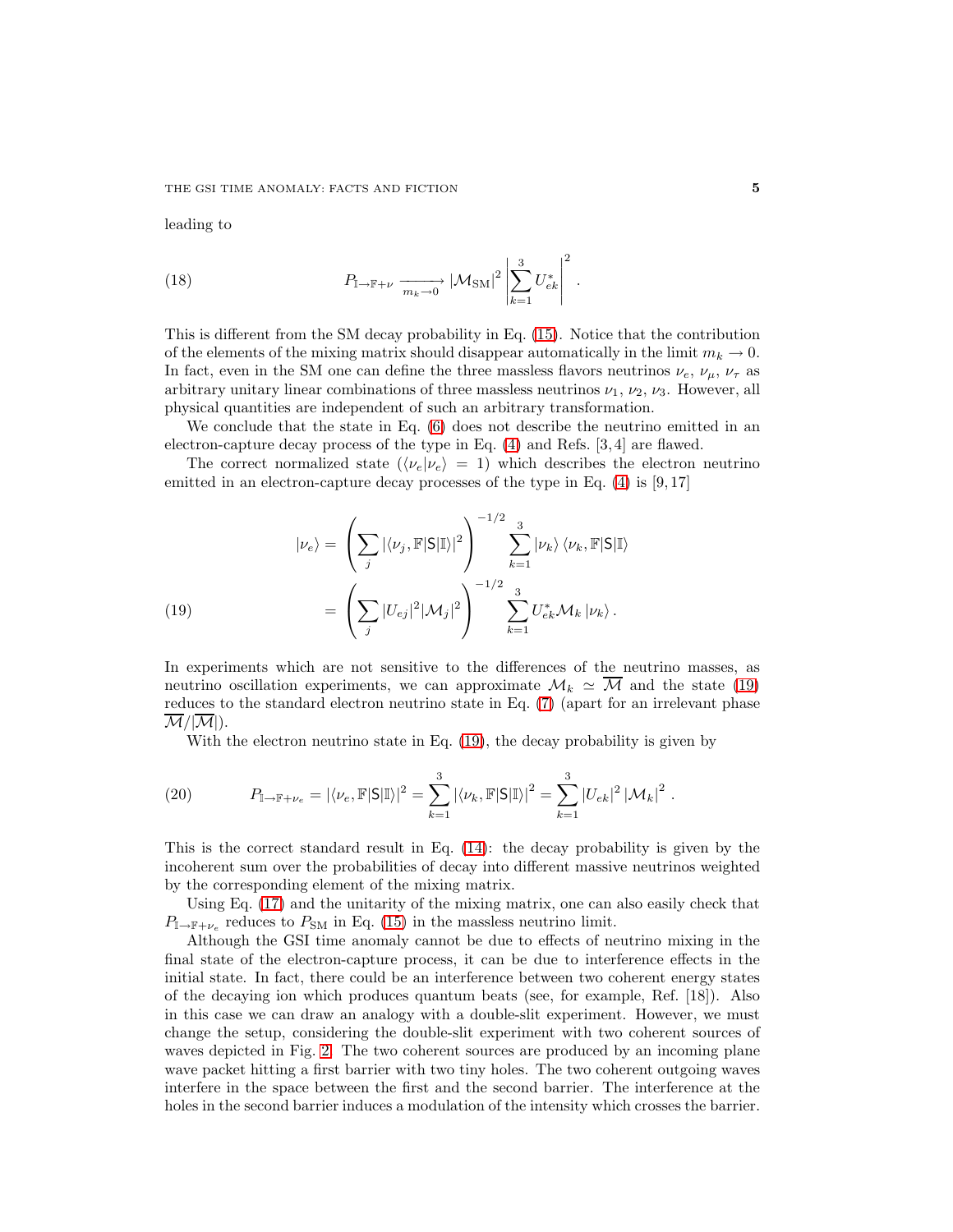

<span id="page-5-0"></span>Fig. 2. – Analogy between quantum beats in the electron-capture decay process [\(4\)](#page-1-0) and a double-slit interference experiment with two coherent sources.

The role of causality is clear: the interference effect is due to the different phases of the two coherent incoming waves at the holes in the second barrier, which have developed during the propagation of the two waves along different path lengths between the two barriers. Analogously, quantum beats in the GSI experiment can be due to interference of two coherent energy states of the decaying ion which develop different phases before the decay. The two coherent energy states could be produced in the creation process of the ion, which in GSI occurs through fragmentation of a beam of heavier ions on a target [1], as illustrated in Fig. [2.](#page-5-0) Alternatively, the two coherent energy states could be due to interactions of the decaying ion in the storage ring.

The quantum mechanical description of quantum beats is rather simple. If the two energy states of the decaying ion  $\mathbb{I}_1$  and  $\mathbb{I}_2$  are produced at the time  $t = 0$  with amplitudes  $\mathcal{A}_1$  and  $\mathcal{A}_2$  (with  $|\mathcal{A}_1|^2 + |\mathcal{A}_2|^2 = 1$ ), we have

(21) 
$$
|\mathbb{I}(t=0)\rangle = \mathcal{A}_1 |\mathbb{I}_1\rangle + \mathcal{A}_2 |\mathbb{I}_2\rangle.
$$

Assuming, for simplicity, that the two states with energies  $E_1$  and  $E_2$  have the same decay rate  $\Gamma$ , at the time t we have

(22) 
$$
|\mathbb{I}(t)\rangle = \left(\mathcal{A}_1 e^{-iE_1t} |\mathbb{I}_1\rangle + \mathcal{A}_2 e^{-iE_2t} |\mathbb{I}_2\rangle\right) e^{-\Gamma t/2}.
$$

The probability of electron capture at the time  $t$  is given by

(23) 
$$
P_{\text{EC}}(t) = |\langle \nu_e, \mathbb{F} | \mathsf{S} | \mathbb{I}(t) \rangle|^2
$$

$$
= [1 + A \cos(\Delta E t + \varphi)] \overline{P}_{\text{EC}} e^{-\Gamma t}.
$$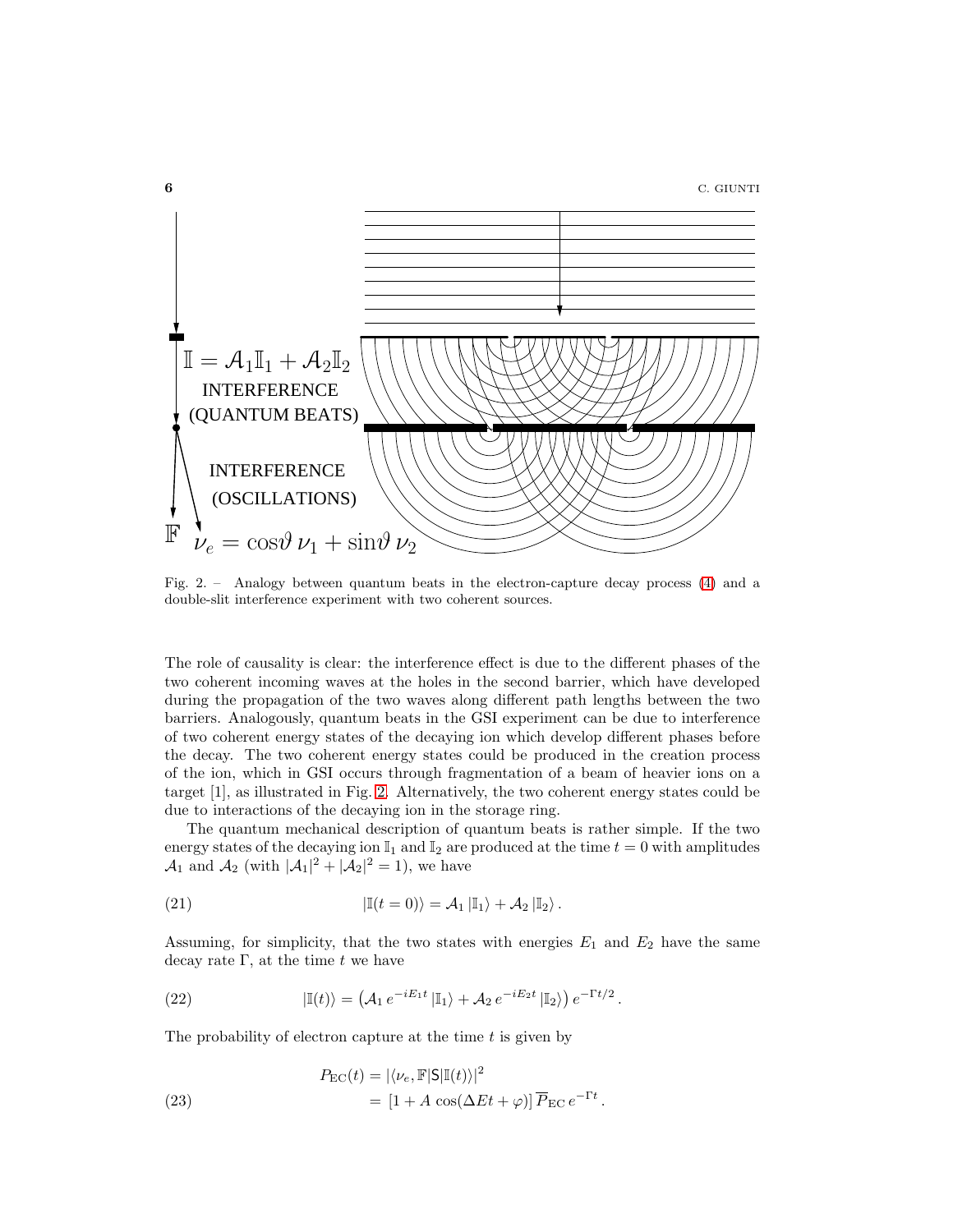where where S is the S-matrix operator,  $A = 2|\mathcal{A}_1||\mathcal{A}_2|$ ,  $\Delta E \equiv E_2 - E_1$ ,

(24) 
$$
\overline{P}_{\text{EC}} = |\langle \nu_e, \mathbb{F} | \mathsf{S} | \mathbb{I}_1 \rangle|^2 = |\langle \nu_e, \mathbb{F} | \mathsf{S} | \mathbb{I}_2 \rangle|^2,
$$

and  $\varphi$  is a constant phase which takes into account possible phase differences of  $\mathcal{A}_1$  and  $\mathcal{A}_2$  and of  $\langle \nu_e, \mathbb{F}|S|\mathbb{I}_1\rangle$  and  $\langle \nu_e, \mathbb{F}|S|\mathbb{I}_2\rangle$ .

The fit of GSI data presented in Ref. [1] gave

(25) 
$$
\Delta E({}^{140}\text{Pr}^{58+}) = (5.86 \pm 0.07) \times 10^{-16} \text{ eV}, \qquad A({}^{140}\text{Pr}^{58+}) = 0.18 \pm 0.03,
$$

(26) 
$$
\Delta E(^{142}\text{Pm}^{60+}) = (5.82 \pm 0.18) \times 10^{-16} \text{ eV}, \qquad A(^{142}\text{Pm}^{60+}) = 0.23 \pm 0.04.
$$

Therefore, the energy splitting is extremely small and the oscillation amplitude  $A$  is significantly smaller than one.

The authors of Ref. [1] noted that the splitting of the two hyperfine 1s energy levels of the electron is many order of magnitude too large (and the contribution to the decay of one of the two states is suppressed by angular momentum conservation). It is difficult to find a mechanism which produces a smaller energy splitting. Furthermore, since the amplitude  $A \simeq 0.2$  of the interference is rather small, it is necessary to find a mechanism which generates coherently the states  $\mathbb{I}_1$  and  $\mathbb{I}_2$  with probabilities  $|\mathcal{A}_1|^2$  and  $|\mathcal{A}_2|^2$  having a ratio of about 1/99!

An important question is if the coherence of  $\mathbb{I}_1$  and  $\mathbb{I}_2$  is preserved during the decay time. Since the measuring apparatus monitors the ions through elastic electromagnetic interactions with a frequency of the order of the revolution frequency in the ESR storage ring, about 2 MHz, the coherence can be preserved only if the interaction with the measuring apparatus does not distinguish between the two states. In this case the interaction is coherent, i.e. the two states suffer the same phase shift. Since the energy splitting  $\Delta E$ is extremely small, I think that coherence is maintained for a long time if  $\mathbb{I}_1$  and  $\mathbb{I}_2$  have the same electromagnetic properties.

In conclusion, I have shown that the GSI time anomaly cannot be due to neutrino mixing in the final state of the observed electron-capture decays of the hydrogen-like  $140\text{Pr}^{58+}$  and  $142\text{Pm}^{60+}$  ions. The argument has been clarified through an analogy with a double-slit experiment, emphasizing that it is a consequence of causality [11]. I have explained the reasons why the claim in Refs. [2-4] that the GSI time anomaly is due to the mixing of neutrinos in the final state of the electron-capture process is incorrect (see also Refs. [19,20]). I have also shown that the GSI time anomaly may be due to quantum beats due to the existence of two coherent energy levels of the decaying ion. However, since the required energy splitting is extremely small (about  $6 \times 10^{-16}$  eV) and the two energy levels must be produced with relative probabilities having a ratio of about 1/99, it is very difficult to find an appropriate mechanism.

## REFERENCES

- [1] Y.A. Litvinov et al., Phys. Lett. B664 (2008) 162, [arXiv:0801.2079.](http://arxiv.org/abs/0801.2079)
- [2] H.J. Lipkin, [arXiv:0805.0435.](http://arxiv.org/abs/0805.0435)
- [3] A.N. Ivanov, R. Reda and P. Kienle, [arXiv:0801.2121.](http://arxiv.org/abs/0801.2121)
- [4] M. Faber, [arXiv:0801.3262.](http://arxiv.org/abs/0801.3262)